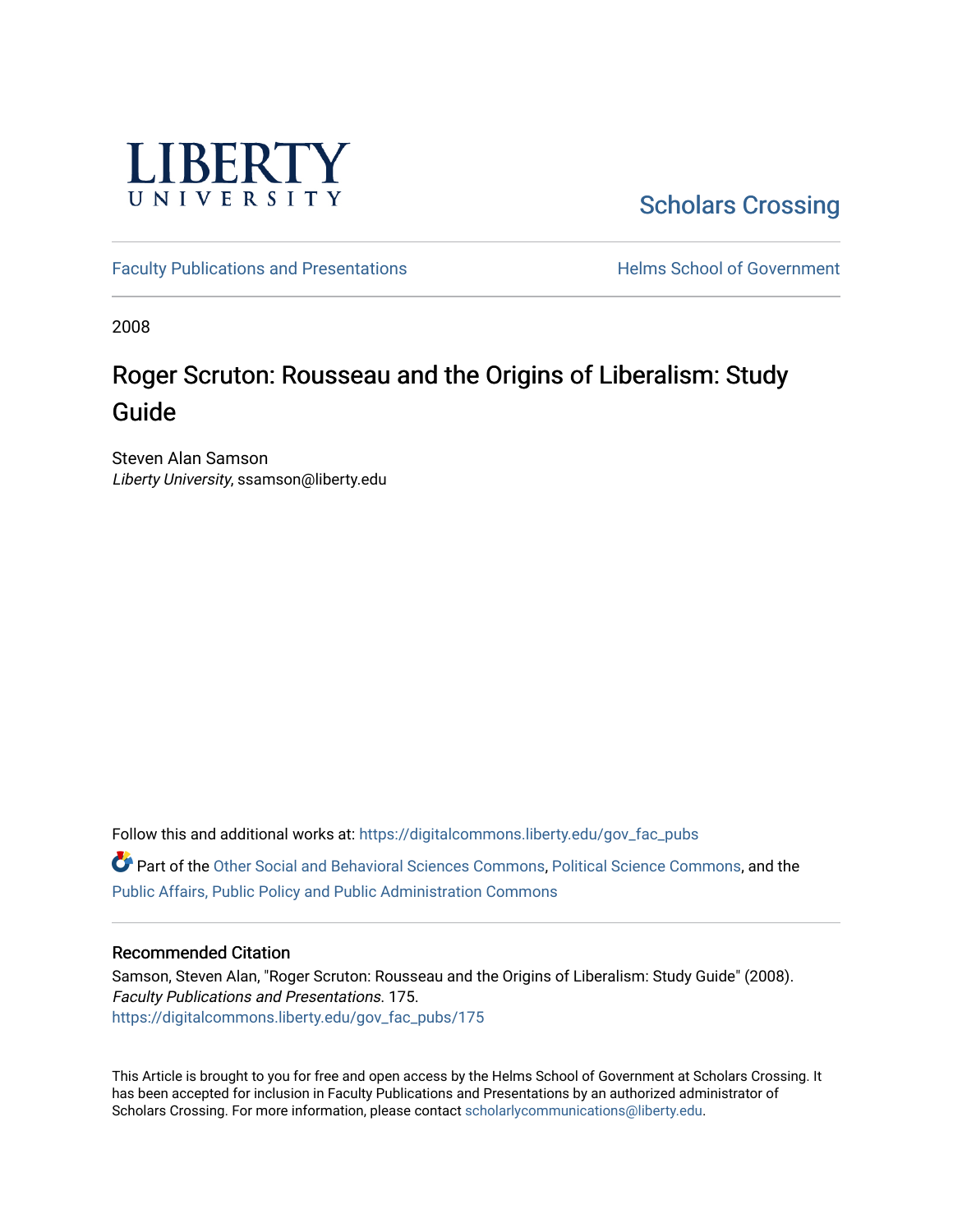## **ROGER SCRUTON: ROUSSEAU AND THE ORIGINS OF LIBERALISM: STUDY GUIDE, 2008 Steven Alan Samson**

## **Outline**

- A. THESIS (19-24)
	- 1. It Is Easier to Destroy Institutions Than to Create Them
		- a. Labour's constitutional reforms<br>b. Liturgical changes
		- b. Liturgical changes<br>c. Revision of inherite
		- Revision of inherited institutions
		- d. No long-term cost/benefit analysis
	- 2. This Process of Revision Is Reasonable
		- a. Who can stand in the way of the liberal idea?
		- b. Rousseau
		- c. What is at stake is the inherited store of social knowledge
		- Rousseau made liberalism possible
	- 3. Rousseau Made Liberalism Possible
		- a. His view of life was also a form of life  $\frac{1}{2}$   $\frac{1}{2}$  Julie
			- 1) *Julie*
		- b. Music
		- c. Confessions
			- 1) Noble lie in its quintessentially modern form
		- d. Anticipation of class struggle, views on language and education
	- 4. Modern Liberalism
		- a. Classical liberalism
		- b. Interplay of liberty and equality
			- 1) Libertarians *v*. American liberals
		- c. Both types are hostile to vested authority
		- d. Rousseau's disgust
	- 5. Moral Liberty
		- a. Freedom to bind oneself
			- 1) Submission to law
		- b. Society founded in a contract of self-imposed obligations
		- c. Agenda of Rousseau's writings
		- d. Critique
- B. VALUE OF TRADITION (24-27)
	- 1. *Querelle des Bouffons*
		- a. Rousseau: no French music
		- b. Rameau vs. Rousseau
		- c. Fight against established practice
	- 2. Fight Against Established Practice
		- a. A collective effort
			- b. Emancipation from the rule of monody
			- c. Concept of the permanent and repeatable work
	- 3. Modern Liberals Scoff at the Idea of Tradition
		- a. A real tradition is not an invention
			- 1) Unintended byproduct
		- b. The process
		- c. Rameau's Treatise on Harmony
	- 4. Rousseau's Antipathy to Tradition
		- a. Authority
		- b. Attack on graphic notation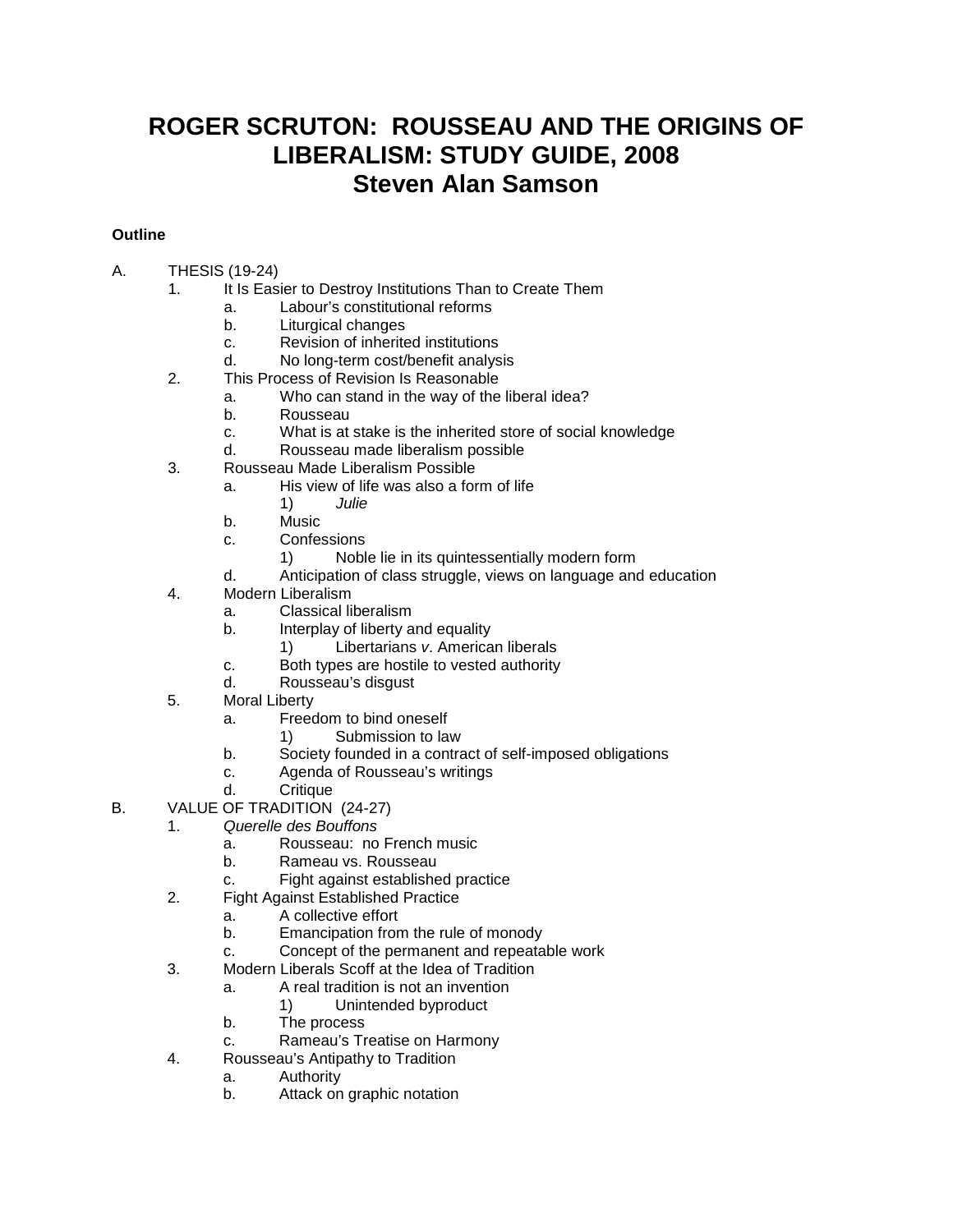- c. *Auteur* [Fr., originator or innovator] as re-inventor
- d. A rehearsal for the forthcoming drama
	- 1) Rousseau's against prejudice<br>2) Self against others
	- Self against others
- 5. Rousseau's Failure
	- a. His concession in *Confessions*
	- b. Attack on harmony and counterpoint
	- c. Romantic hero
- 6. *Le Devin du Village*
- 7. Rousseau Knew Where Authority Resides, Seeking It Out in Order to Dismiss It as a Sham
- C. LIBERALISM'S ROOT ERROR (27-31)
	- 1. Inability to Accept **Inherited Forms of Social Knowledge**
		- a. Such knowledge arises "by an invisible hand"
	- 2. **Edmund Burke**'s Attack on *A Priori* Thinking [Deductive; Based on Logic Rather than Experience]
		- a. Insufficiency of one's private stock of reason
		- b. Social knowledge exists through exercise
			- 1) Best understood through the failures of the planned economy
	- 3. **Ludwig von Mises** on Socialism: An Illustration from Austrian Economics
		- a. Information about the real pressure of human needs exists only in a free exchange [cf. Thomas Sowell's *Knowledge and Decisions*]
		- b. Socialism with centralized price controls destroys information
		- c. Rationalism [*a priorism*; cf. Benedict XVI's Platonism] in economics is irrational
	- 4. Oakeshott's Attack on Rationalism in Politics
		- a. Note **F. A. Hayek**'s commendation of the **common law** system
		- b. Rousseau's legislation: abstract [rationalistic] *a priori* code
	- 5. Example of Implied Social Knowledge: Tradition of Western Music
	- 6. Social Knowledge Arises From the Search Over Time For Agreement
		- a. Common law
			- 1) Clear outcome of cases
			- 2) *Ratio Decidendi* emerges later
			- b. Freely engaged transactions
			- c. How to live in harmony with our fellows
	- 7. Context of Rousseau's Rejection of Society
		- a. Institutions must be the direct object of consent
		- b. We must stand outside our institutions and ask if we would have chosen them [cf. **John Rawls**'s "veil of ignorance," which seeks to remove the "mote" of personal interest as an impediment to admiring the "log" of Rousseau's general will]
		- c. Institutions must reflect our own autonomous submission
		- d. Authority is then bestowed on the government by the governed
	- 8. Contract Does Not Amount to Much
		- a. Submission to a **general will** that brooks no opposition
		- b. Robespierre's "despotism of liberty"
		- c. Danger of Rousseau's paradoxes
	- 9. Dangerous Assumption That We Can Jettison All Institutions [Contrast Francis Lieber's Institutional Liberty]
		- a. **Root assumption** of liberalism: we can make rational choices without benefit of social knowledge
	- 10. How We Know What to Do: When We Have a Sense of **Right and Wrong**
		- a. Scruton: Without tradition we have "no conception of the good" (a concern of **John Rawls**)<br>1) "A sor
			- "A social contract between creatures with no conception of the good is a parody of rational choice."
	- 11. Starobinski: Rousseau Had an Emotional Need to Reject All Mediation between the Self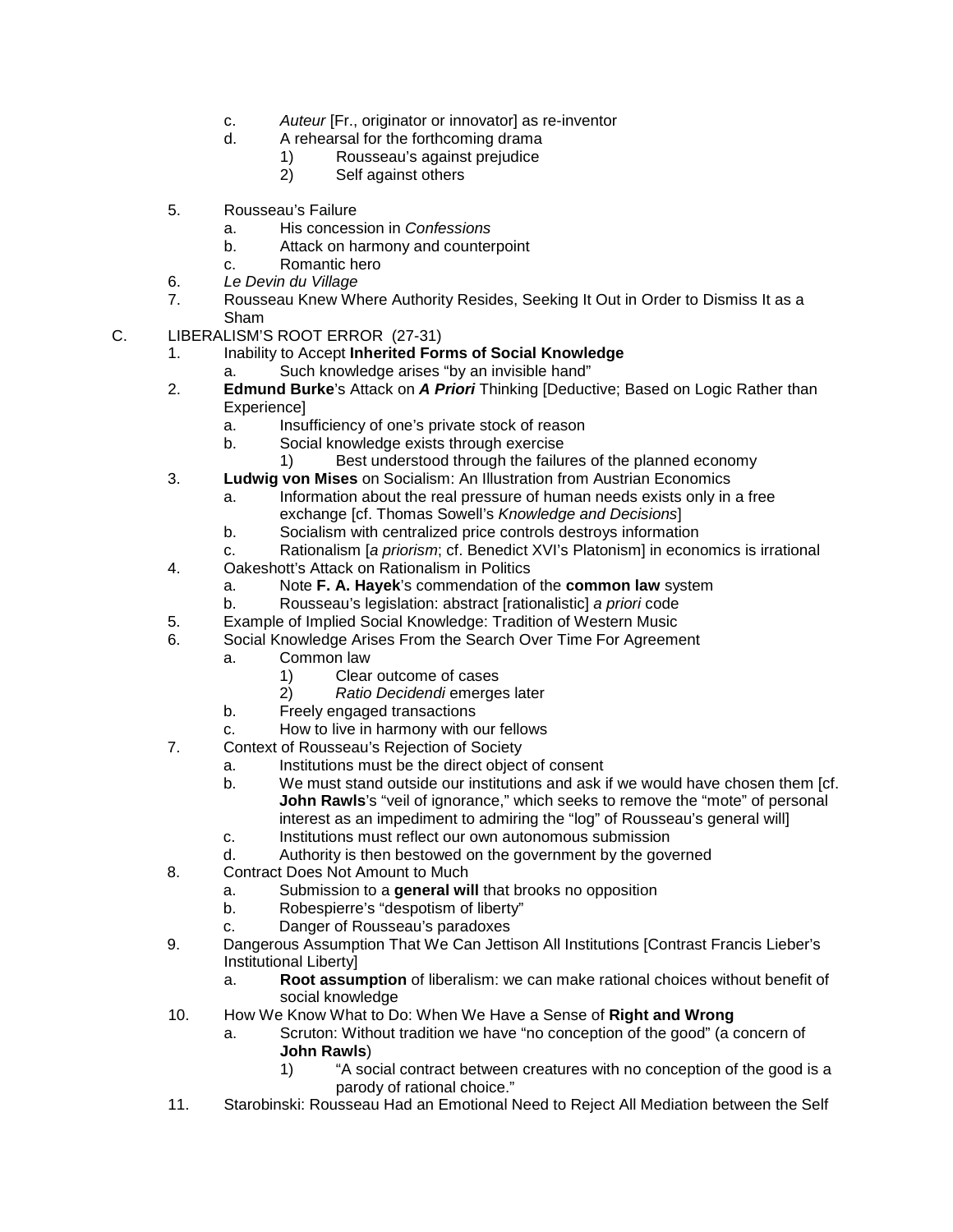And Its Desire

- a. His goal: To remove the veil of society
- b. **Society**: A realm of otherness, alienation
- c. Immediate unity that is *amour de soi* (original self-love) *=* naturally good and free
- d. **Evil**: The sundering of this primal unity
- e. Fall to *amour-propre* [This s a proprietary sort of love; self-interest]
- f. Social contract is redemptive
- 12. Later Versions: **Fichte, Hegel, Marx, Sartre**
- a. Rousseau began a bad habit of blaming society for the evil deeds of people D. ANOTHER WAY OF SEEING ROUSSEAU'S SOCIAL CONTRACT (31-32)
	- 1. Rousseau's Social Contract Is Best Seen as a Rejection of Society Is an Obstacle to Choice; It Is Not a Redemption of Society through a Sacrament of Choice
	- 2. **Edmund Burke**'s Critiqued of the Official Doctrines of Revolutionary France Confirms This Conclusion
		- a. "To dishonor the dead is to reject the relation on which society is built the relation of obligation between the generations."
			- 1) Loss of trusteeship
		- b. Web of obligations shrinks to the present tense
	- 3. Pillaging of All Resources
		- a. Standard of choice
		- b. Depletion of social knowledge
- E. EMILE AS AN ILLUSTRATION OF THE LOSS OF KNOWLEDGE (32-37)
	- 1. Ironic Bow to an Aristocratic View of Life<br>2. Ideas Prompted By Self-Love and Pity
		- Ideas Prompted By Self-Love and Pity
			- a. **Task of the educator**: To open the mind rather than fill it
		- 3. Problem of Logistics
			- a. Emile's "discovery" of magnetism
		- 4. Consequence: Diminishing Bequest of Knowledge
			- a. Halting of knowledge accumulation
			- Destruction of all intellectual authority
			- c. Freedom confined to the present tense
		- 5. Sex Education and the Virtue of Chastity
			- a. Chastity requires discipline and preserving a sense of mystery
			- b. Modern **sex education** is conceived as **"liberation"** and as a "how to" manual
				- (and is thus a vicarious form of pedophilia for the teachers)

### 6. **Child-centered Teaching**

- a. Idea that the purpose of teaching is to benefit the child
- b. Social point of view is contrasted: Purpose of education is to perpetuate an inheritance of learning [cf. Rosenstock-Huessy below]

### 7. **Knowledge-centered Teacher**

- a. First duty is to find the pupil with the ability to learn what he has to teach
- 8. Authority of a Teacher
	- a. Child as authority
- 9. Rousseau's Objection to Obedience to Others
	- a. Child becomes fit for civil society by learning to obey his true nature
	- b. Rousseau's proprietary right over the child Emile [cf. "best interests of the child" doctrine, a form of *parens patriae*]
	- c. Compulsory school attendance [cf. earlier compulsory church attendance]
	- d. Purpose of modern education: The **removal of advantages** [cf. John Dewey's emphasis on socialization; see Comparisons below]
- 10. Modern Educational Theory
	- a. Individualized learning process
	- b. Hostility toward memorization
- 11. Goal of "Relevance"
- 12. "Life Skills"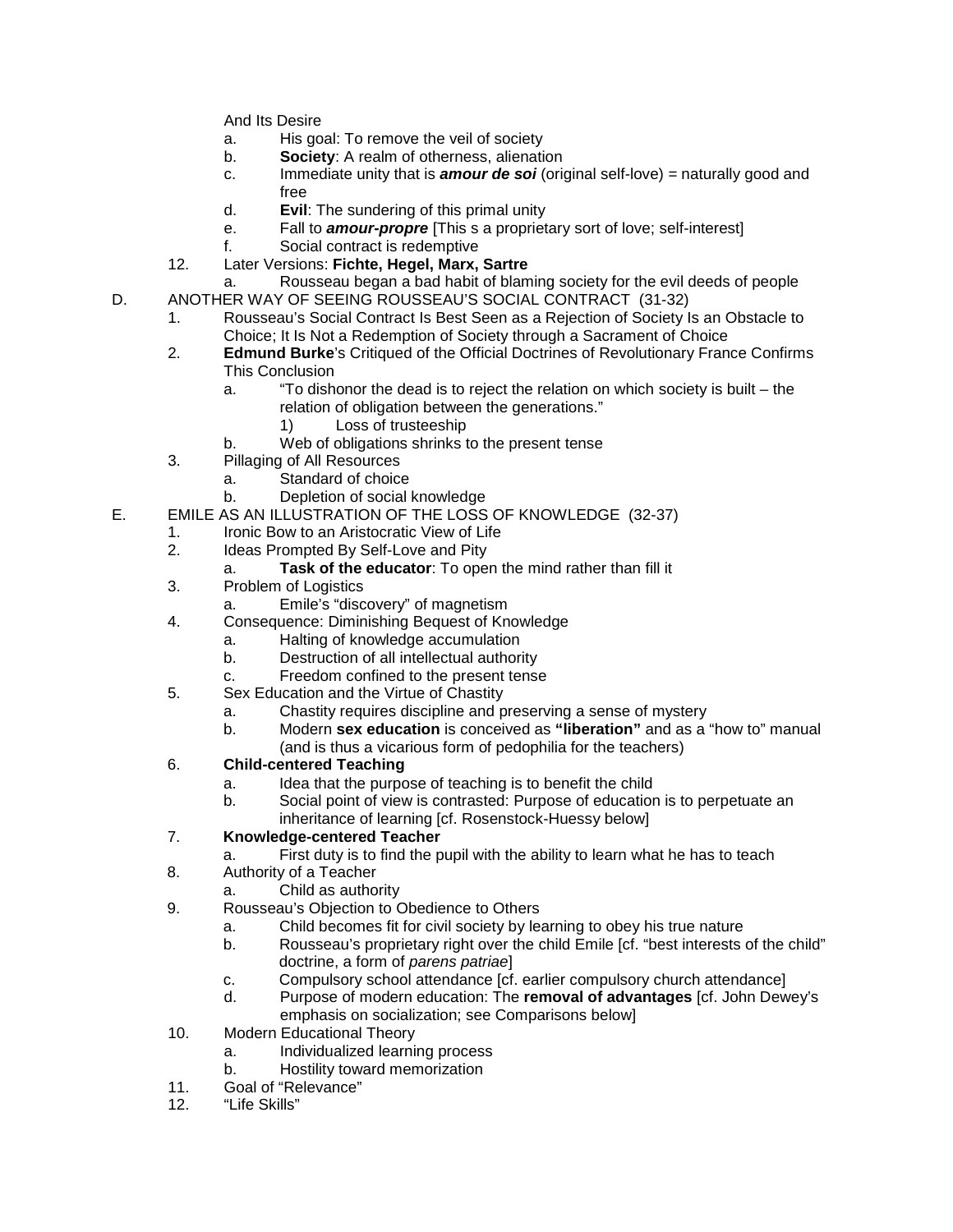- a. Relevance revolution
- b. Victory for ignorance
- c. *Emile*: A treatise against education [Authenticity requires that we learn for ourselves]
- 13. Cult of "Sensibility"
	- a. Misreading of Rousseau: Emotion and reason are inextricable
	- b. Apartness from nature defines our condition: we must overcome it
	- c. Emotions should be focused
- 14. We Overcome Alienation through Rational Choice
	- a. We must remake the world in the image of freedom
	- b. Why a **social contract** is necessary: so that society can become an expression of or inner freedom rather than remaining an external force [**general will** idea]
	- c. **Redemption**: Everything made new, sovereignty of the self conserved
	- d. But what if the self and its freedom are myths?
- F. THE HEART OF ROUSSEAU'S VISION: A CULPABLE *A PRIORISM* (37-42) [The old question of Nature (Rousseau's Good) vs. Nurture (the corrupting influence of society)]
	- 1. **Scruton's Riposte**: The Human Being Is a Product of History
		- a. Historical contingency carries us along; we must make the best of circumstances
		- b. **Legitimacy** should be sought in procedures rather than origins [*auctoritas*]
		- c. **Quest for origins** asks no answerable questions: It is an attempt of anchor society outside history [cf. the German Philosophical School as opposed to the Historical School]
	- 2. **Custom**
		- a. Hume's benefit of the doubt and the subsequent benefit of doubting
		- b. Social constraints we are free to defy
		- c. Customs cannot be chosen<br>d. Irreplaceable source of soci
		- Irreplaceable source of social and moral knowledge
		- e. Limits of questioning customs
	- 3. Belief in the Natural Innocence of Human Beings
	- 4. *Pietas*: Underlying acceptance that we are not the producers but the products of our World
		- a. **Social knowledge** or **custom**: We must strive to be worthy of an inheritance we did not create, and amend our it only when we have first understood it
	- 5. Rousseau's Deistic God: A "Real Absence"
		- a. Divinized **Self** as God's Vicar on Earth
		- b. Destruction of tradition [iconoclasm]
		- c. Holy war: Rousseau's Supreme Being is not God but "a God-shaped hole in he heart of things" [A deliberate reference to Augustine's description of fallen man]
	- 6. Country of Chimeras: **Nothingness** (*Neánt*): Rousseau's Nihilism
		- a. Self-existing in solitude
		- b. Two sources of authority: God and self
		- c. The world is created by "society": the real presence of the Devil [This is Manicheanism, one form of which was the Albigensian heresy]
	- 7. Rousseau as an Iconoclastic **Religious Thinker** Bent on Destroying the "Old Gods"
		- a. Scruton's riposte: "Society" is not the instrument of our fall; it is the fertile topsoil of culture
		- b. By clearing custom away, the knowledge of evil is also taken away
	- 8. Lesson to be Drawn from Rousseau
		- a. Lenin: Who? Whom?
		- b. **Deep conflicts** concern knowledge, not power
		- c. Liberal attack on the traditional curriculum
		- d. Substitution of mock subjects
		- d. Depriving all of us of social knowledge

**Review**